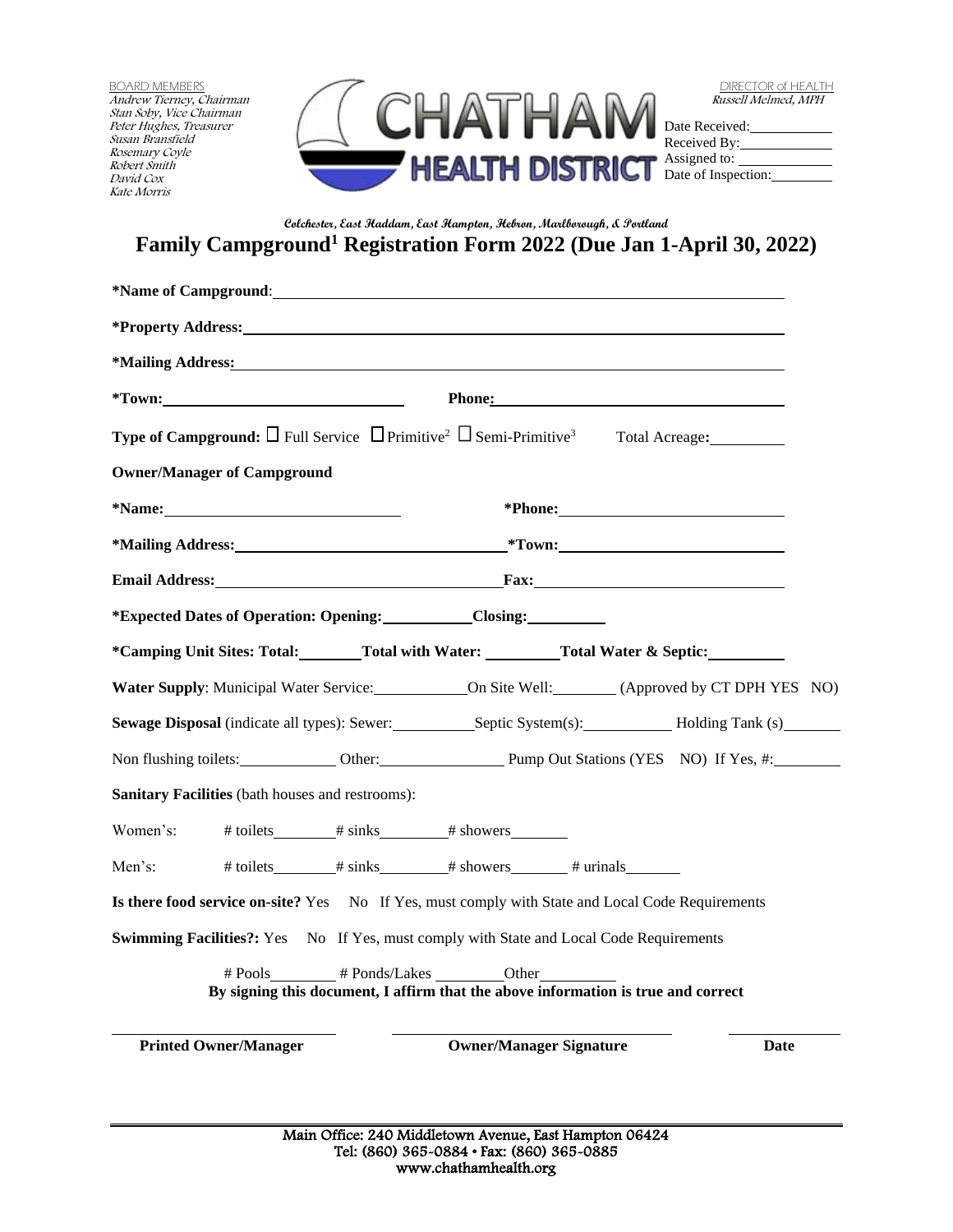**CHD will contact you to set up an appointment for the annual inspection of campground facilities to verify compliance with the regulations. Contact (860)-365-0884 for questions. Notes from Page 1**

**\*Required per Regulations of State Agencies Section 19a-2a-29 at <https://portal.ct.gov/DPH/Environmental-Health/Recreation/Family-Campgrounds>**

**1-Family campground**-any location, property, parcel or tract of land under the control of any person, organization, or municipality that contains two or more camping unit sites for use by the public or members of an organization for overnight stays.

**2-Primitive campground**-a family campground where no facilities or designated camping unit sites are provided for the comfort or convenience of the campers.

**3-Semi-primitive campground**-a family campground where designated camping unit sites are not provided and where some rudimentary facilities (privies and/or fireplaces) may be provided for the comfort and convenience of the campers.

**Camping unit**-a portable structure, shelter, or vehicle having a gross trailer area not exceeding 400 square feet designed and intended for occupancy by persons engaged in recreational camping. Camping units include but are not limited to recreational vehicles, recreational park trailers, camping cabins, housekeeping cabins, tents, tepees, yurts and other rental accommodations that have no hard electrical wiring and no permanent drainage plumbing.

**Camping unit site**-a specific area within a family campground set aside for use by a camping unit.